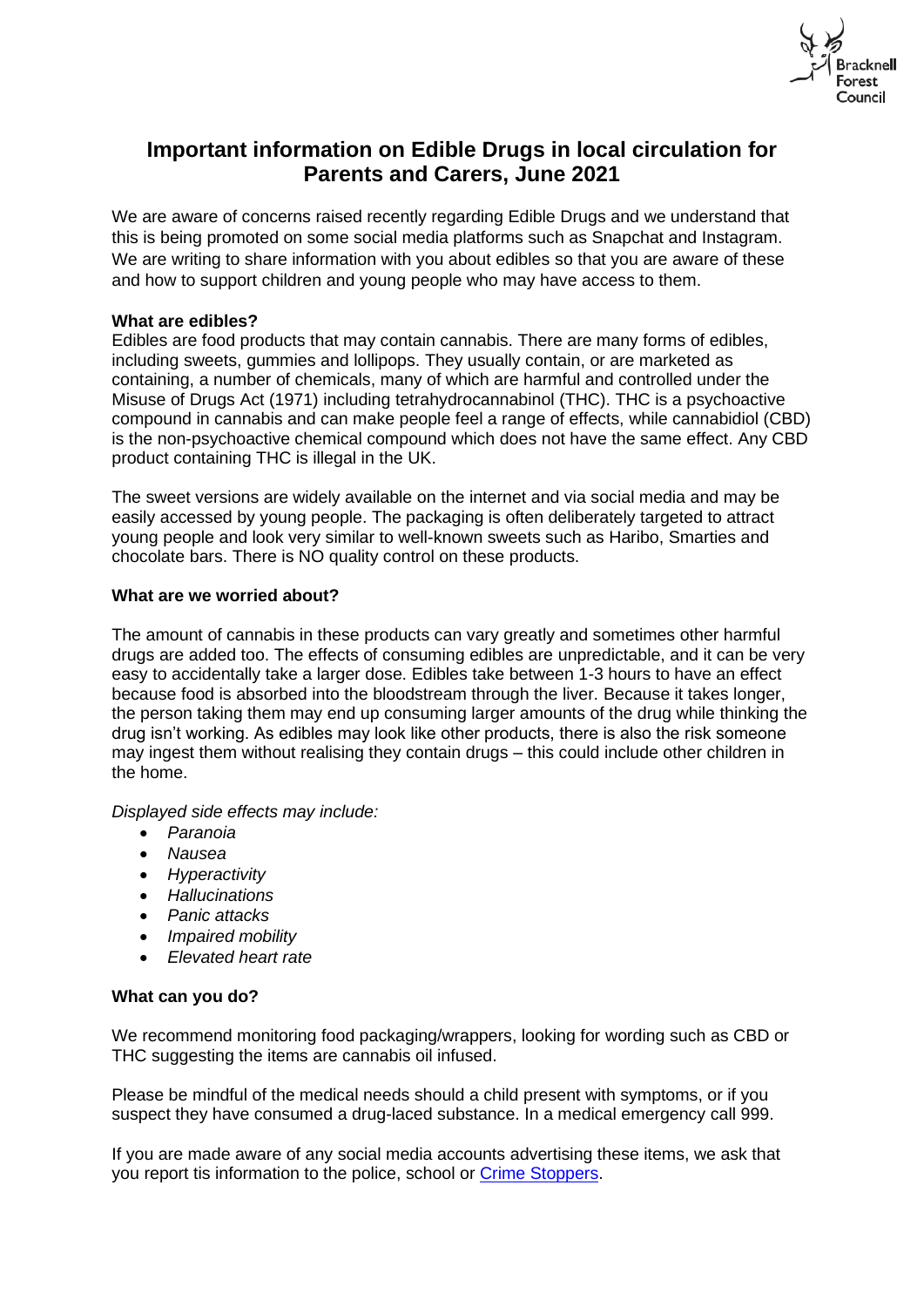

## **Local service:**

New hope is a substance misuse service for young people and adults. They can support young people to understand the risks and harm of taking drugs or drinking alcohol. They also offer advice and information to parents and carers and hold a Family and Friends Group which young people can access.

Email: [new.hope@bracknell-forest.co.uk](mailto:new.hope@bracknell-forest.co.uk) Phone: 01344 312360 Website: [New Hope drugs and alcohol service | Bracknell Forest Council \(bracknell](https://www.bracknell-forest.gov.uk/health-and-social-care/drugs-and-alcohol-advice/new-hope-drugs-and-alcohol-service)[forest.gov.uk\)](https://www.bracknell-forest.gov.uk/health-and-social-care/drugs-and-alcohol-advice/new-hope-drugs-and-alcohol-service)

[Bracknell Youth Support Services](https://can-do.bracknell-forest.gov.uk/Services/4907) provide teaching and support services to enhance and compliment the substance misuse curriculum already delivered in school. The aim of the service is to reduce harm from substance misuse, delay age of use, promote healthy alternatives and ensure the early identification of young people at risk. The service effectively enhances the PSHE curriculum.

Text Us service, all questions answered around substances and sexual health, confidential and anonymous service 07860020030

## **Websites:**

The following websites are really helpful sources of information for children, young people and their parents and carers.

[Talk to Frank](https://www.talktofrank.com/) – the government's drug advice website/helpline including information and advice for parents on how to talk about drugs with their children. You can phone the advice line on 0300 1236600.

[Thrive!](https://thrive.bracknell-forest.gov.uk/) – supporting children and young people's health and wellbeing across Bracknell

[Young Minds](https://youngminds.org.uk/about-us/) [–](https://youngminds.org.uk/about-us/) supporting young people and their parents if they are experiencing mental ill health due to substance misuse

[Rethink Mental Illness –](https://bfcouncil-my.sharepoint.com/personal/katherine_davies_bracknell-forest_gov_uk/Documents/Desktop/New%20Better%20Health%20Resources) information and advice for young people and their parents/carers about how drugs can affect your mental health